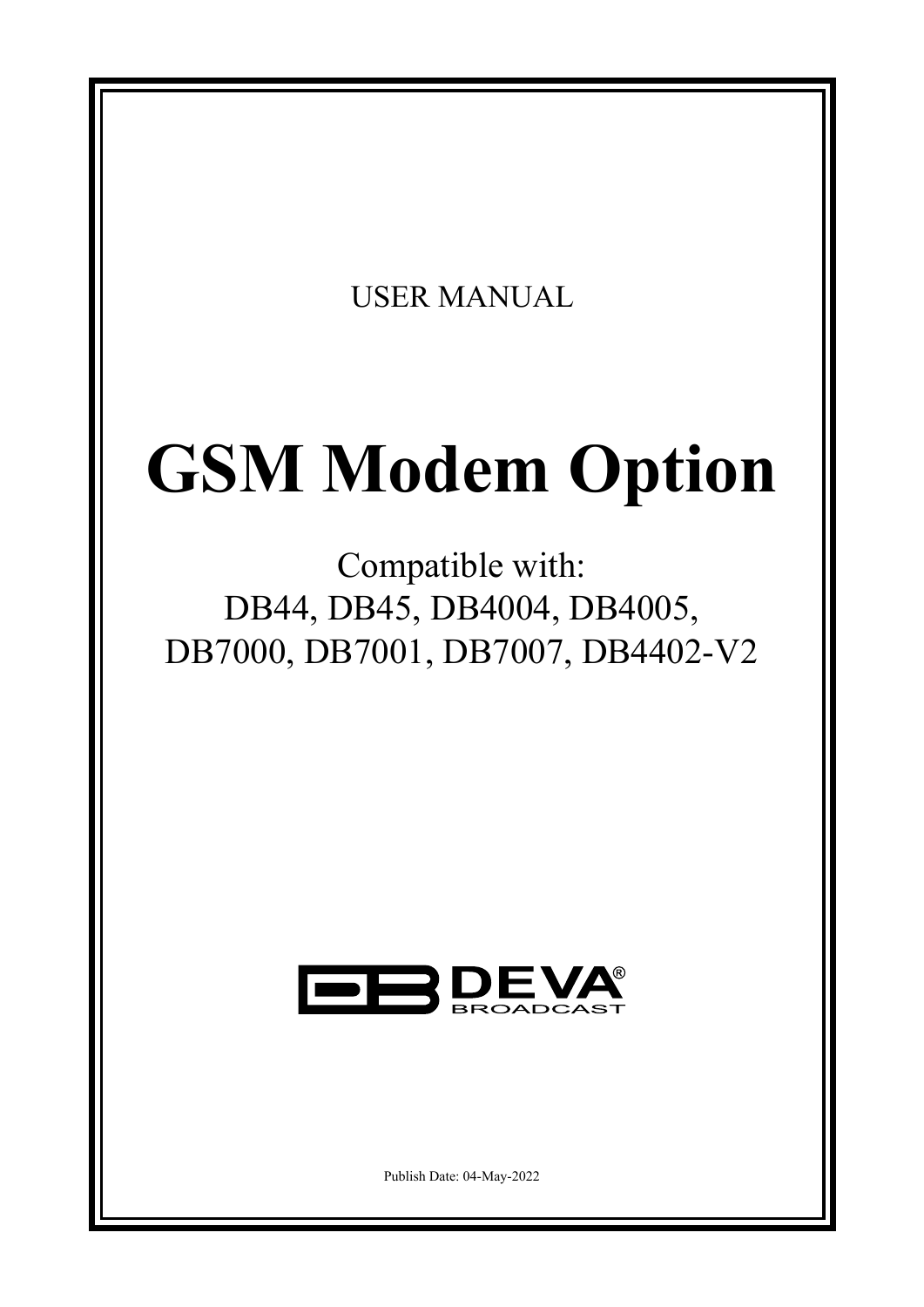

## **GSM MODEM OPTION - FEATURES AND USAGE**

The described Features and Usage of the GSM Option is compatible with following DEVA Units:

- **DB44** Compact FM Radio Monitoring Receiver
- **DB45** DSP-Based FM Radio Receiver and Modulation Analyzer
- **DB4004** DSP-based FM Radio Monitoring Receiver
- **DB4005** SDR-Based FM Radio Modulation Analyzer and Monitoring Receiver
- **DB7000** FM Radio Re-Broadcast Receiver with Built-in IP Audio & MP3 Backup Players
- **DB7001** DSP-based FM Radio Re-Broadcast Receiver with TCP/IP Connectivity
- **DB7007** Advanced FM Radio Re-Broadcast Receiver with IP Audio & MP3 Backup Players
- **DB4402-V2** High-Performance Dual FM Monitoring Receiver & Radio Streamer

The DEVA FM Monitoring receivers supports a very wide range of GSM Modems. However, we suggest the usage of the following model - Sierra Wireless AirLink. This is the modem that is provided from DEVA Broadcast if the feature has been ordered along with the DEVA Unit.

The GSM modem model is directly PIN to PIN compatible with the DEVA Unit GSM Modem's connector, and by simply using a direct cable, you will have not any troubles with the data communication and audio insertion.

Before connecting the GSM Modem to the DEVA Unit, it is necessary to set up the parameters for normal operation. Please bear in mind that:

- GSM modem does not have an automatic detection of the baud rate (AUTOBAUD function). The most important thing is to set up the GSM Modem communication settings. The Communication speed must be 9600 bps, Data Bits: 8; Parity: None; Stop Bits:1.
- The SIM Card PIN code must be disabled in order to avoid a configuration problem of the modem. We suggest you to do this procedure using a GSM phone device of choice. This will save you a lot of time for reading the GSM Modem documentation. In case you decide to do that using the GSM Modem please refer to its User Manual for details.

**IMPORTANT:** Once the GSM modem is properly installed, the DEVA Unit must be preconfigured to receive messages from up to 5 authorized numbers. This can be made via the WEB interface of the DEVA Unit. Upon successful installation, a notification message will appear on the unit's LCD/OLED screen (if such is available). Using this screen you can find the best place with good GSM Network coverage for the installation of the GSM modem.

**NOTE:** For information, how the DEVA Unit can be accessed via the WEB Interface, please refer to the respective quick user guide for the device in question. All the documents are available at www.devabroadcast.com/downloads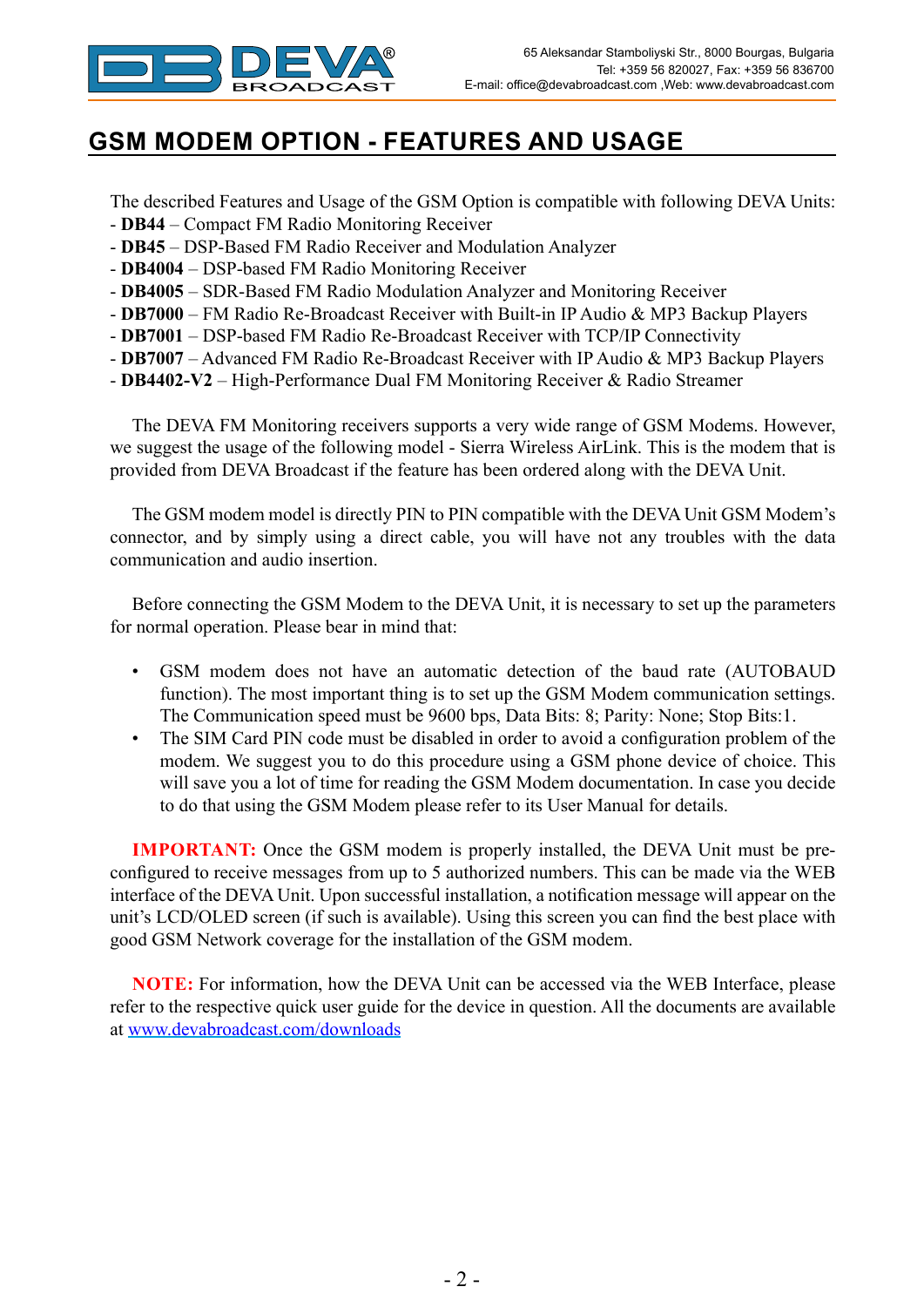

# **SHORT MESSAGE SERVICES AVAILABLE**

| $\blacksquare$ Mtel $\widehat{\mathcal{P}}$<br>15:01                                                                                                            | $69\%$          |  |  |  |
|-----------------------------------------------------------------------------------------------------------------------------------------------------------------|-----------------|--|--|--|
| <b>Messages</b>                                                                                                                                                 | <b>Edit</b>     |  |  |  |
|                                                                                                                                                                 | Listen 104.50 1 |  |  |  |
|                                                                                                                                                                 | Status 104.50 1 |  |  |  |
| <b>STATUS:</b><br>03.08.2012 12:10:52<br>FREQ:104.50MHz<br>RF1:71.6dB V<br><b>MPX:18.3kHz</b><br>$Left: -25.1dB$<br>Right:-25.2dB<br>Pilot:8.0kHz<br>RDS:3.8kHz |                 |  |  |  |
| 05.09.2012, 10:32                                                                                                                                               |                 |  |  |  |
| DB4004 Test Message                                                                                                                                             |                 |  |  |  |
| DB4004 Test Message                                                                                                                                             |                 |  |  |  |
| <b>Text Message</b><br><b>Send</b>                                                                                                                              |                 |  |  |  |

• By sending, a message with the command Listen + the desired station (for example "Listen  $101.80$ "), the DEVA Unit will 101.80"), the DEVA Unit will retrieve you a call with short record of the station that you have required.

• If you need the current information for a particular station, you can use the second  $command - Status + the desired station (for$ example "Status 101.80"). Then DEVA Unit will send you a message like the one depicted on the screen.

• The ALARM Dispatch - This is a notification that the DEVA Unit will send to you in the cases when a parameters drops below or exceeds the pre-defined threshold. In case of ALARM, the unit will send SMS to all authorized GSM numbers.

Bellow you will find examples how to use the DEVA Unit with GSM Modem features:

#### **REMOTE AUDIO LISTENING**

Type the following text and send it as SMS to the DEVA Unit's GSM number:

Listen FFF.FF

FFF. FF is the frequency to listen to.

Upon receiving your 'Listen' request via SMS, the DEVA Unit will call you back and when you take the call will hear the audio on the frequency FFF.FF

**IMPORTANT:** Do not include leading zeroes such as "Listen 089.90" Fill with trailing zeroes up to two digits after decimal symbol. Decimal symbol must be '.' (not comma ','). For example: "Listen 104.50" or "Listen 91.55".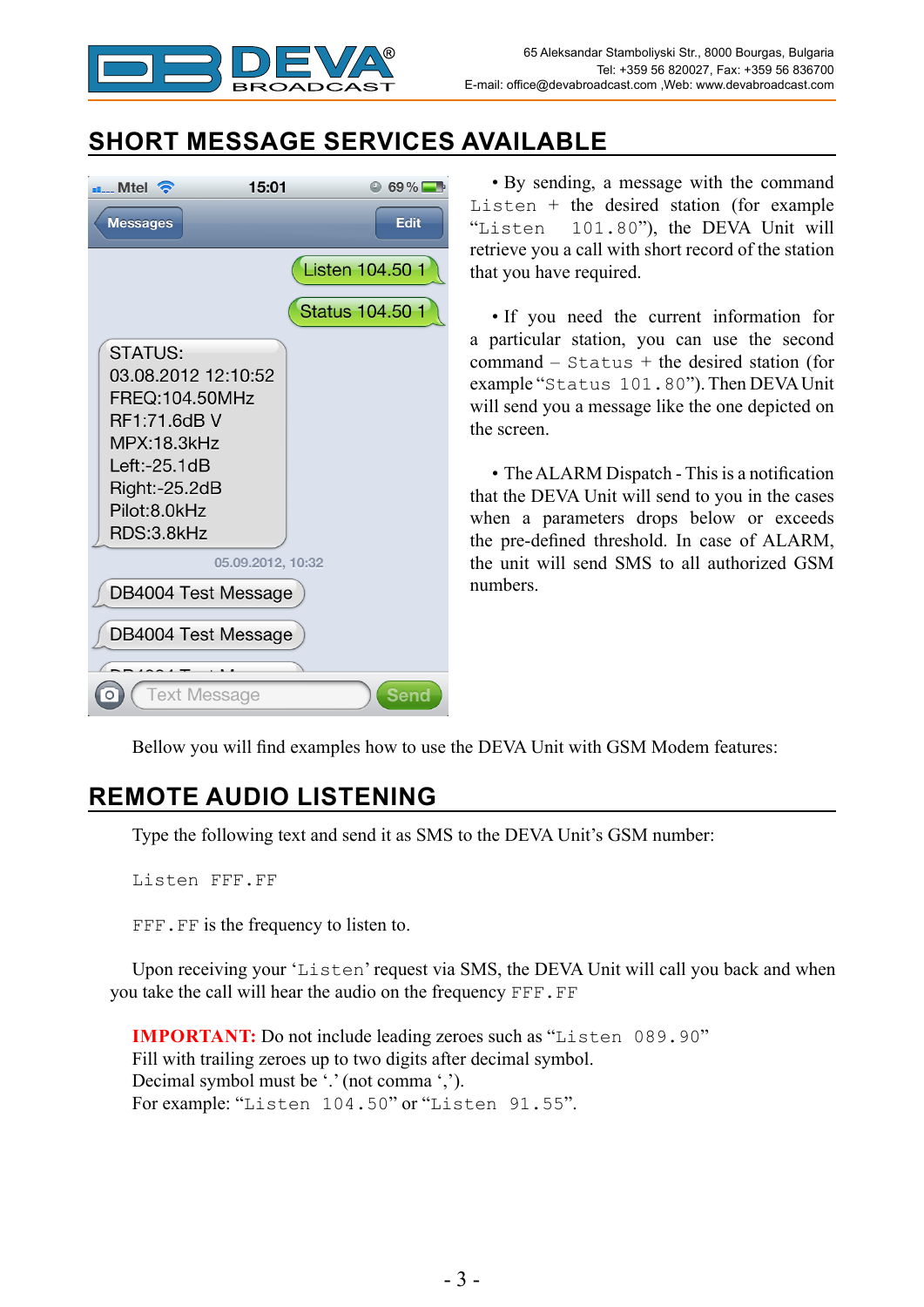

#### **REMOTE STATUS REQUEST**

The DEVA Unit can send you a report with the values of the most important FM Parameters like RF level, MPX Level, Pilot Level, RDS Level, L&R Audio Level, Stereo/Mono Status and RDS PI Code at any time. Upon receiving your request via SMS, the unit's tuner will be adjusted on the requested frequency and will make measurement of all the parameters listed above. Once the procedure is completed, an SMS message will be generated and sent to the requestor's GSM. Command Example:

Status FFF.FF

FFF.FF is frequency to Tune.

**IMPORTANT:** Do not include leading zeroes such as "Status 089.90" Fill with trailing zeroes up to two digits after decimal symbol. Decimal symbol must be '.' (not comma ',') For example: "Status 102.55" or "Status 88.80".

The DEVA Units will shortly respond back with SMS with the following content (example):

STATUS: 11.07.09 09:08:34 FREQ:102.50MHz RF Level: 55.1dBuV MPX Level: 74.1kHz Left: -11.7dB Right: -12.3dB Pilot: 7.5kHz Stereo RDS Level: 4.1kHz PI:824D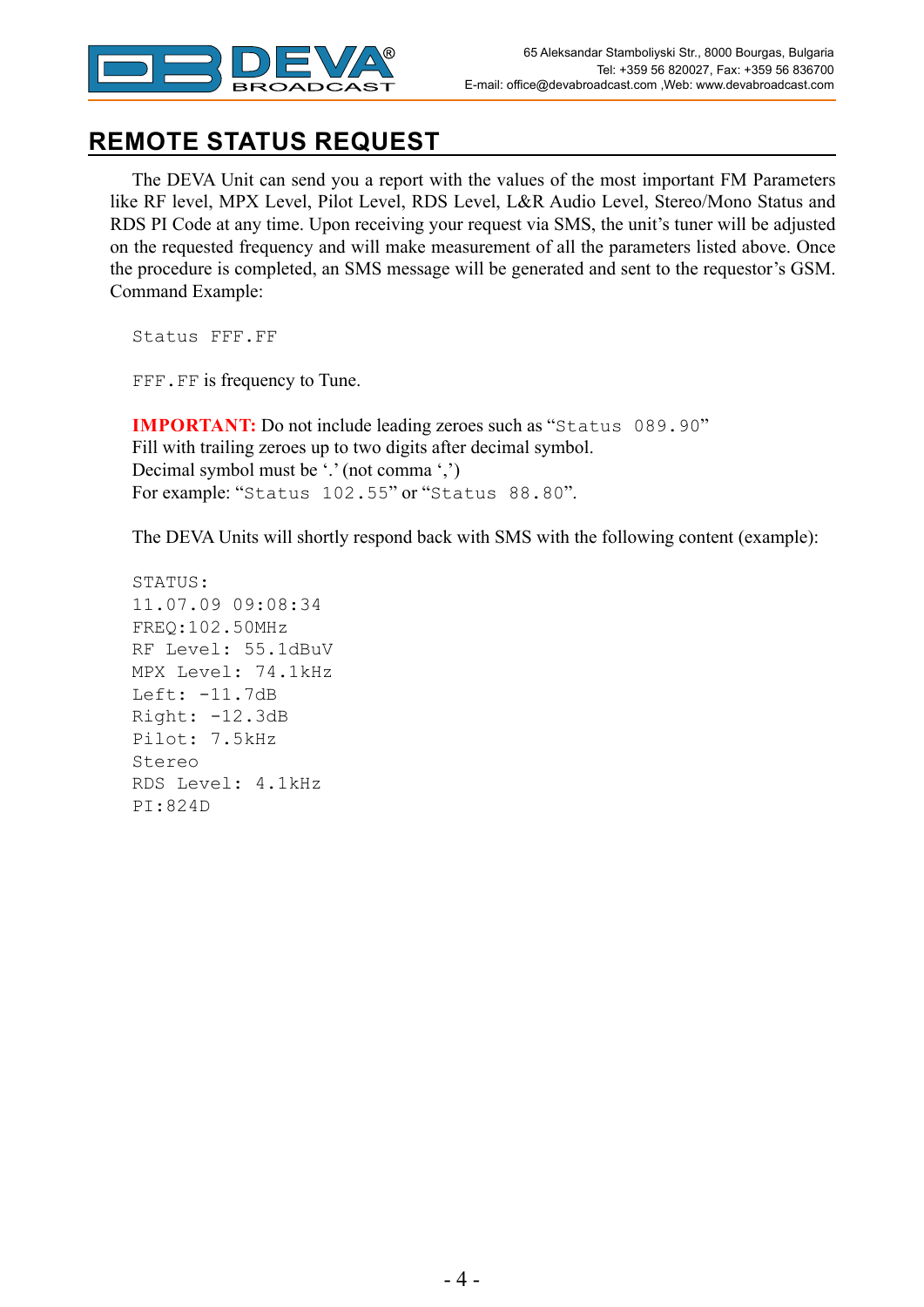

### **INITIALIZATION PROCEDURE FOR SIERRA WIRELESS AIR-LINK FXT009 GSM MODEM**

in regards with the following DEVA Units:

- **DB44** Compact FM Radio Monitoring Receiver
- **DB45** DSP-Based FM Radio Receiver and Modulation Analyzer
- **DB4004** DSP-based FM Radio Monitoring Receiver
- **DB4005** SDR-Based FM Radio Modulation Analyzer and Monitoring Receiver
- **DB7000** FM Radio Re-Broadcast Receiver with Built-in IP Audio & MP3 Backup Players
- **DB7001** DSP-based FM Radio Re-Broadcast Receiver with TCP/IP Connectivity
- **DB7007** Advanced FM Radio Re-Broadcast Receiver with IP Audio & MP3 Backup Players
- **DB4402-V2** High-Performance Dual FM Monitoring Receiver & Radio Streamer

#### **1. Setting up the modem**

Prior to connecting/using the GSM modem for the first time, kindly read the manufacturer's user manual. The document can be found on https://source.sierrawireless.com/resources/airlink/ hardware reference docs/airlink fxt series user guide/

The appropriate values should be assigned via the RS232 interface of the GSM modem. A custom made cable and a terminal program of any kind should be used. The cable specifications should be as follows:

| To PC<br>DB 9 female |                            | GSM modem<br>DB 15 male | Note                |
|----------------------|----------------------------|-------------------------|---------------------|
| pin                  |                            | pin                     |                     |
|                      | $\boldsymbol{\rightarrow}$ |                         | Data Carrier Detect |
| 2                    | $\rightarrow$              | 6                       | com TX              |
| 3                    | $\Rightarrow$              | 2                       | com RX              |
| 4                    | $\Rightarrow$              | 8                       | <b>DTR</b>          |
| 5                    | $\Rightarrow$              | 9                       | <b>GND</b>          |
| 6                    | $\Rightarrow$              |                         | <b>DSR</b>          |
|                      | $\Rightarrow$              | 12                      | <b>RTS</b>          |
| 8                    | $\boldsymbol{\rightarrow}$ | 11                      | <b>CTS</b>          |
| q                    |                            | 13                      | RI                  |

Next, the following settings should be applied to the terminal program:

| Speed        | 115200 bps.        |
|--------------|--------------------|
| Flow control | hardware (CTS/RTS) |
| Parity       | none               |
| Data bits    | 8                  |
| Stop bits    |                    |

To check the communication type the command "AT" in the terminal program and press Enter. The modem will/should respond with "OK".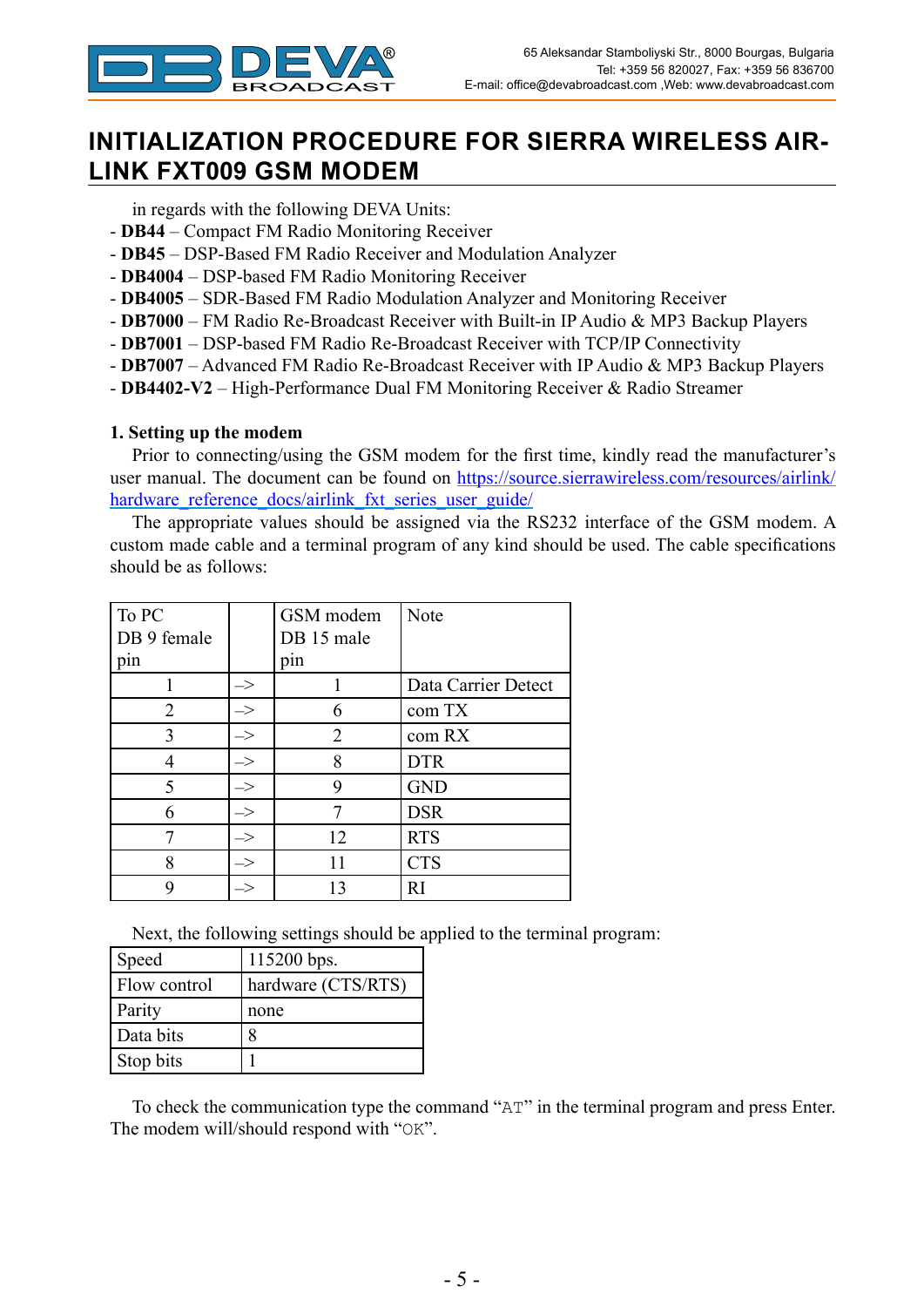

Upon powering on, the modem should start working with its factory settings. To see these settings type the command "AT&V". The modem will respond with the factory default settings:

```
Q:0 V:1 S0:000 S2:043 S3:013 S4:010 S5:008
+CR:0 +CRC:0 +CMEE:0 +CBST:0,0,1
+SPEAKER:1 +ECHO:0 &C:0 &D:2 %C:0
+IPR:115200 +ICF:3,4 +IFC:2,2
```
**ATTENTION:** If the displayed parameters differ from one listed above, we recommend you to return the modem to its factory defaults. In order for this to happen, the command "AT&F1" should be typed.

**NOTE:** For further information on the AT commands, please refer to the GSM Modem complete user manual.

**COMMAND DESCRIPTION NOTE** ATE0 This command will turn Echo Off AT+ICF=3,4  $| 8n1$ , no parity  $AT+IFC=0,0$  no flow control  $AT+IPR=9600$  set com speed Change terminal speed to 9600 bps (if needed) AT&W save configuration After this command turn power Off and On AT&V display new configuration

Once the modem is returned to its factory defaults, you can proceed with following commands:

**NOTE:** After every command, the modem should respond with "OK".

Once all changes/modifications are applied, the modem should respond with the following adjustments:

Q:0 V:1 S0:000 S2:043 S3:013 S4:010 S5:008 +CR:0 +CRC:0 +CMEE:0 +CBST:0,0,1 +SPEAKER:1 +ECHO:0 &C:1 &D:2 %C:0 +IPR:9600 +ICF:3,4 +IFC:0,0

Upon applying all the described settings, the modem should be fully compatible for operation with DEVA Unit.